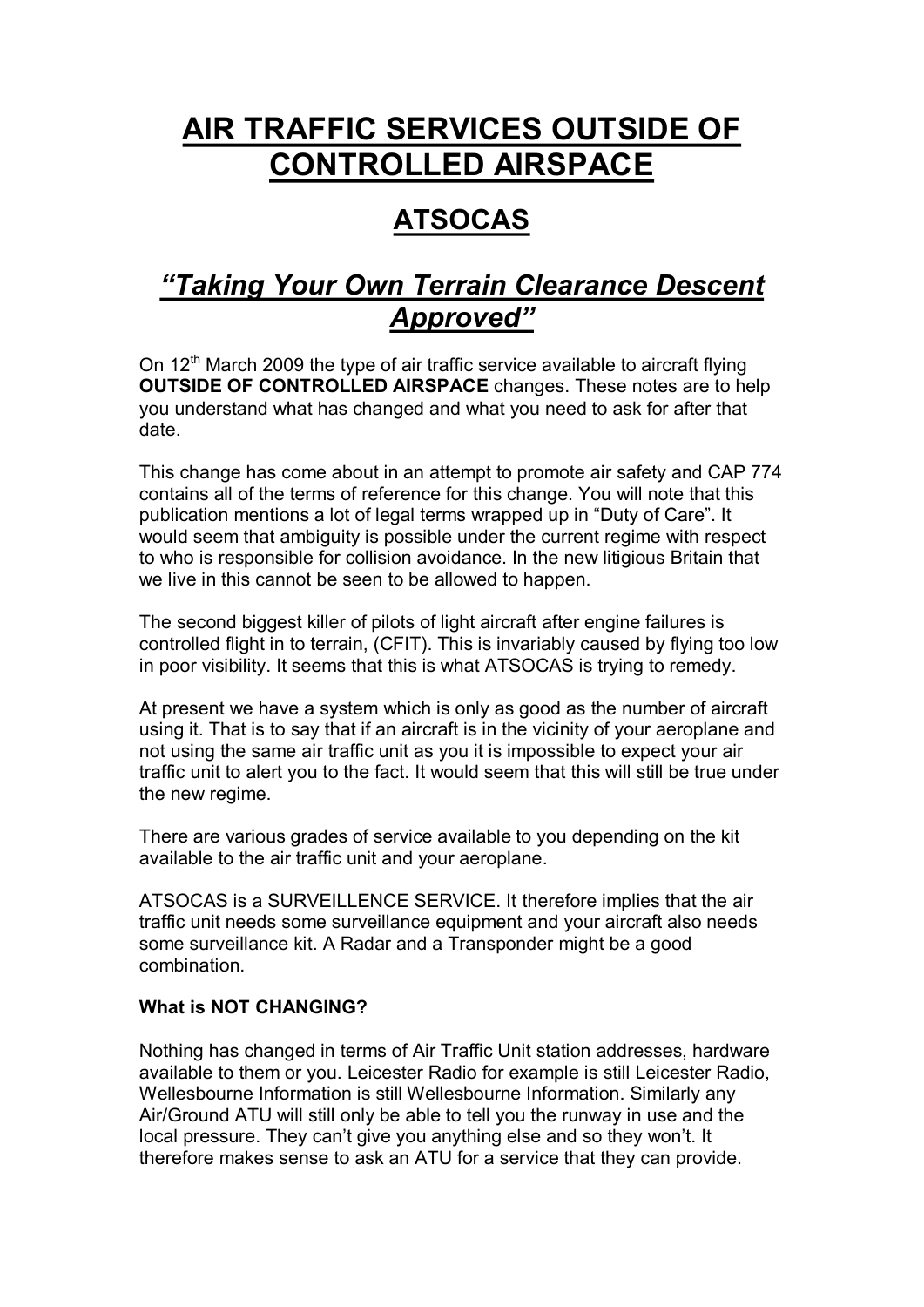You couldn't get a Radar Advisory Service from Wellesbourne Information before hand and you still won't. Indeed it is up to the aircraft commander which ATU's he speaks to and what services he asks from them. **It is NOT MANDATORY**.

#### **Current Situation**

| <b>Service</b><br><b>Responsibilities</b> | <b>Information</b>                          |                  |  |
|-------------------------------------------|---------------------------------------------|------------------|--|
| Radio<br>Commander                        | <b>Runway Circuit Pressure</b>              | Aircraft         |  |
| Information<br>Commander                  | As per Radio + Local Traffic                | Aircraft<br>Once |  |
| past hold                                 |                                             |                  |  |
| <b>RIS</b><br>Commander                   | As per Information + Local Traffic Aircraft |                  |  |
| <b>RAS</b><br>Aircraft Cdr                | As per RIS + Avoidance                      | ATU/             |  |

Under the current system it appears that the word RADAR leads some pilots to feel that they are absolved from terrain avoidance responsibilities, a dangerous assumption at the best of times. In an attempt to remedy this and overcome any language barriers to non native English speakers the following is to be adopted. You will note the word RADAR does not appear in the title of any of the services. This is to be introduced across Europe but only the UK will be adopting from  $12<sup>th</sup>$  March.

Currently you would use Flight Information Services most of the time flying VFR. You might go for a Radar Information Service if the visibility is poor provided by a LARS Unit. This still gives you some flexibility in height and heading selection. Rarely would you go for a Radar Advisory Service unless you were in bound to a busy airport inside controlled airspace in IMC. Why? Because the ATU is now responsible for maintaining separation minima, and may vector you all over the sky to keep the minima intact.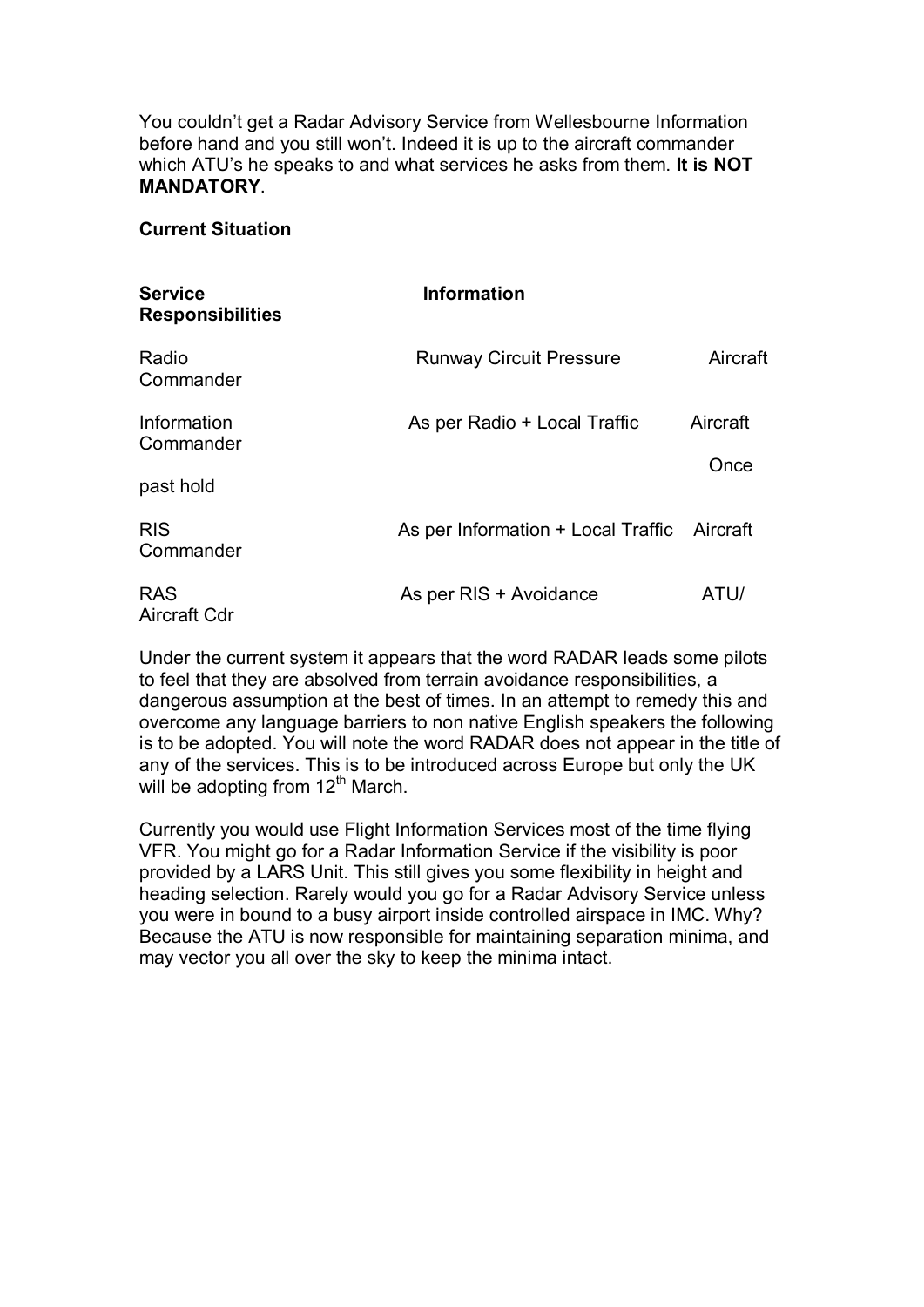#### **What are the new services called and what is their nearest old equivalent?**

#### **Basic – (OLD Flight Information Service)**

A Basic service is what you will use most of the time - local airfield information, no requirement for the ATU to monitor your flight. No traffic information. Aircraft Commander is responsible for terrain and collision avoidance. An ATU providing a Basic Service can suggest that you route a certain way to avoid danger areas etc.

Although available to IMC traffic it may not be appropriate.

### **Traffic (OLD RIS)**

To be able to provide a Traffic Service the ATU needs surveillance equipment. Once identified, the controller will then pass relevant information to you which means traffic within 3NM of you or 3000' of you vertically, but they may use their discretion if they judge no conflict is likely (diverging courses crossing behind climbing away etc). They will seek to warn you within 5NM of a conflict to allow you to assimilate the information before 3NM.

Aircraft Commander is responsible for terrain and collision avoidance and should avoid changing height or heading without advising and obtaining a response from the ATU. If the pilot is below the unit's safe terrain level the ATU will remind him.

The suggestion is that although available to IMC traffic it may not be appropriate.

## **Deconfliction Service (OLD RAS)**

Be careful here under a deconfliction service the ATU will give you instructions that could take you in to IMC. Do not use this unless you are able to comply with IFR. This service will provide deconfliction headings and heights against ALL unco-ordinated traffic to a minima of 5NM laterally and 3000' vertically. These minima can be reduced to 3NM and 1000' if the deconflicted aircraft are being handled by the same controller and have been verified. It follows then if Mode C is U/S you are a 5NM /3000' deconfliction…………would you want to be?

#### **NB This service cannot and will not be provided below the ATU's safe terrain level.**